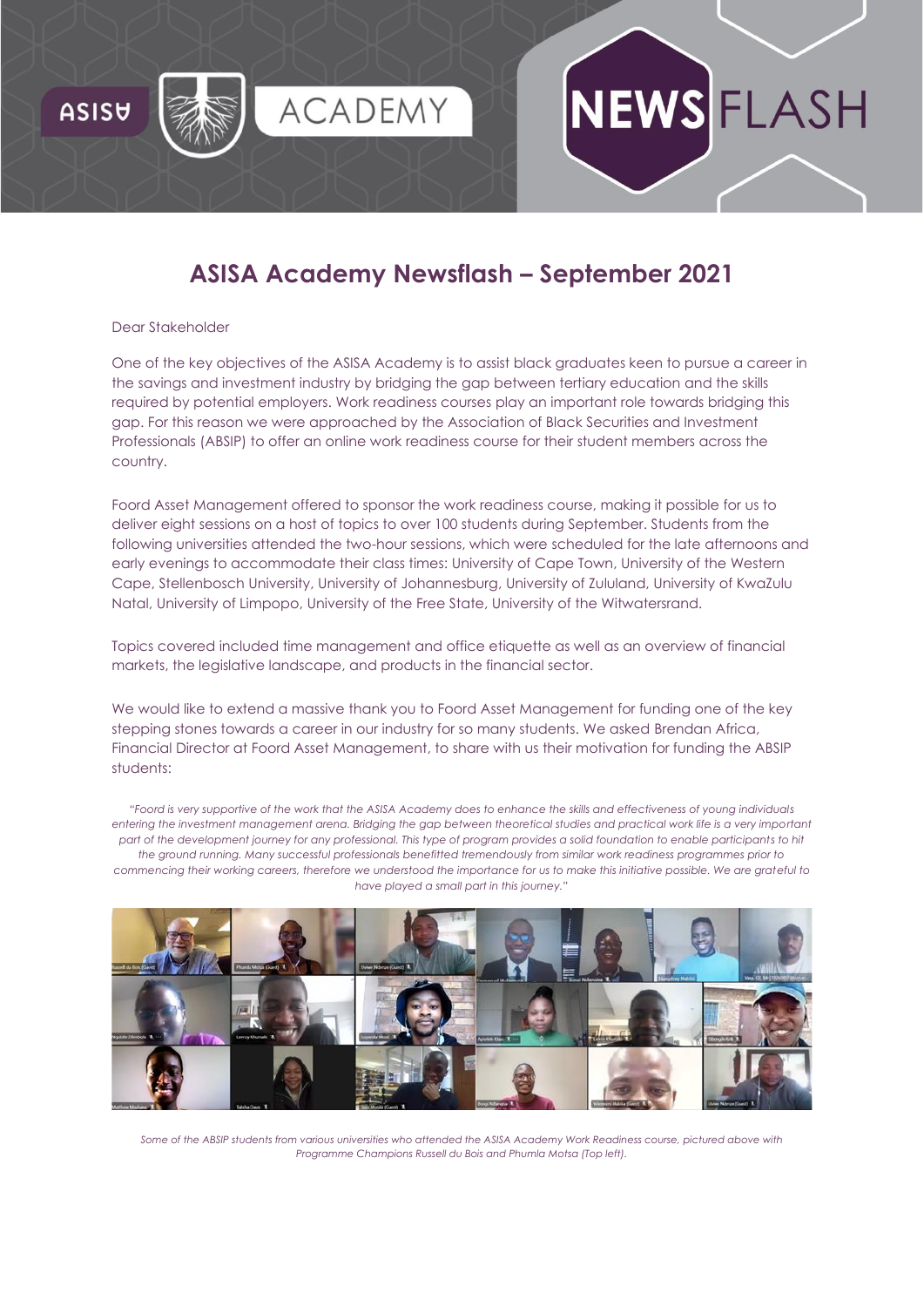## **IFA Internship 2022**

We received a record 258 applications from black graduates around the country interested in participating in our seventh ASISA Academy [Independent Financial Advisor \(IFA\) Internship](https://asisaacademy.createsend1.com/t/r-l-trwkuld-l-y/) in 2022. Our team is facing a tough selection process over the next couple of weeks as we work with participating IFA practices in Bloemfontein, Cape Town, Durban, East London and Johannesburg to select graduates for the 38 internships available next year. The internship is funded by Allan Gray, Coronation, Prudential and Ninety One.

# **Retirement Fund Trustee Education**

Retirement fund trustee education is a key focus for the ASISA Academy in recognition of the important role that trustees play as the custodians of the retirement savings of millions of South Africans. The ASISA Academy [Retirement Fund Trustee Education Programme](https://asisaacademy.createsend1.com/t/r-l-trwkuld-l-j/) is independently funded by the ASISA Foundation for South African retirement fund trustees and principal officers and professionally recognised for CPD points by [Batseta](https://asisaacademy.createsend1.com/t/r-l-trwkuld-l-t/) - Council of Retirement Funds for South Africa.

In September 163 trustees and principal officers participated in fifteen workshops, including a workshop to members of the Institute of Retirement Funds Africa (IRFA) on the topic of "Fund Annual Financial Statement Analysis". The single fund workshops were presented to the following retirement funds: Municipal Employees' Union Retirement Fund, UNISA Retirement Fund, Political Office Bearers Pension Fund, Engen Pension Fund, and the Clicks Group Retirement Fund.

# **The following courses were also presented in September**

- 1. Two [Consumer Financial Education \(CFE\) Practitioner](https://asisaacademy.createsend1.com/t/r-l-trwkuld-l-i/) Blitzcamps on the following topics:
	- Introduction to CFE
	- Engaging CFE Stakeholders
- 2. Four [Investment Sprints](https://asisaacademy.createsend1.com/t/r-l-trwkuld-l-d/) on the following topics:
	- Fundamentals of equities portfolio management
	- Investment management business overview
	- Fundamentals of pricing and unitisation
	- Investment performance overview